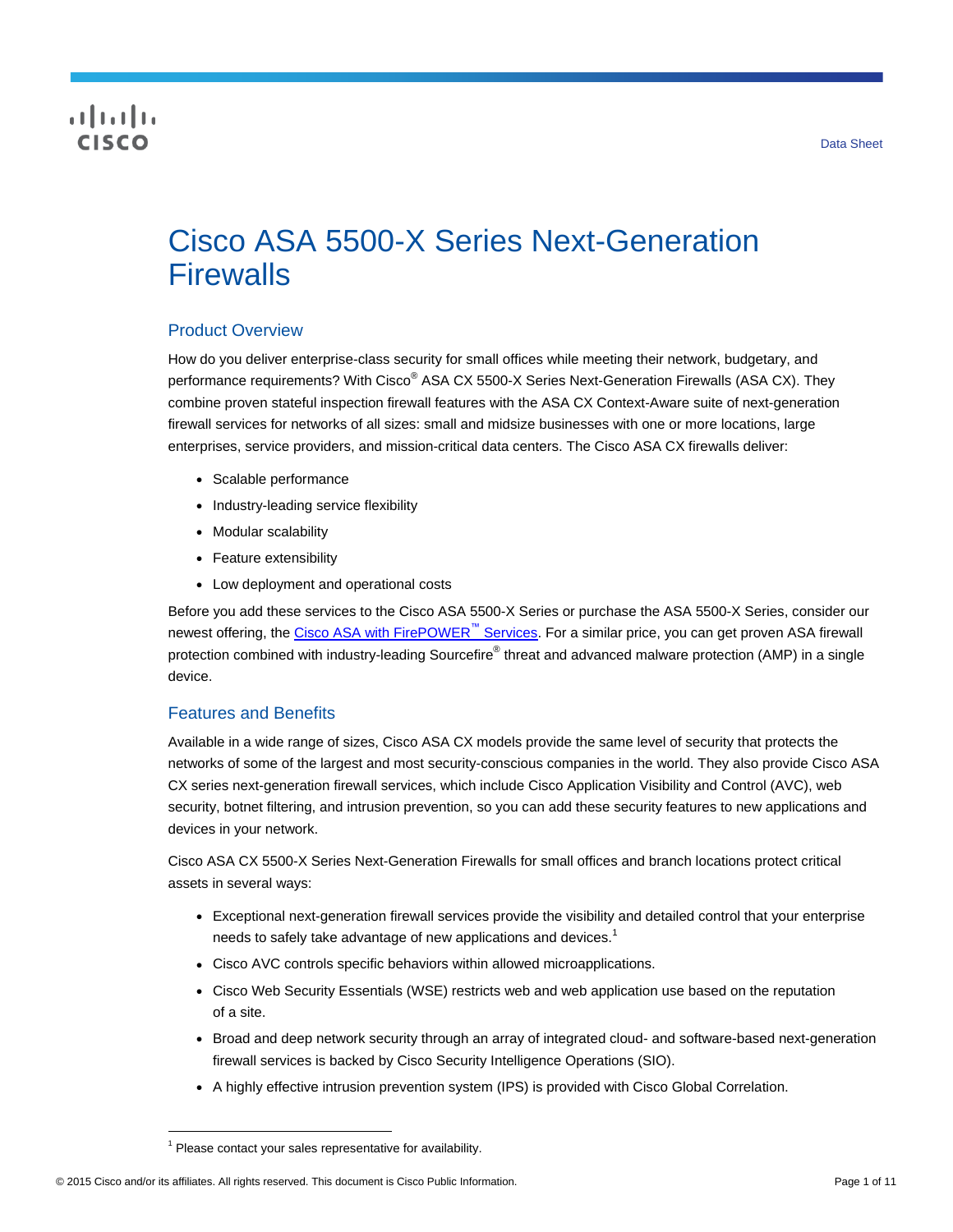- A high-performance VPN and always-on remote access are included.
- Additional security services can be implemented quickly and easily in response to changing needs.

#### Cisco ASA CX 5500-X Models

The Cisco ASA 5512-X, 5515-X, 5525-X, 5545-X, and 5555-X CX Series Adaptive Security Appliances combine the most widely deployed stateful inspection firewall in the industry with a comprehensive suite of next-generation network security services for comprehensive security without compromise. They provide multiple security services and redundant power supplies and support consistent security enforcement throughout your organization. In addition to comprehensive stateful inspection firewall capabilities, optional features include integrated cloud- and software-based security services, Cisco AVC, Cisco WSE, Cisco Cloud Web Security (CWS), and IPS. Cisco nextgeneration firewalls are managed by Cisco Prime™ [Security Manger](http://www.cisco.com/go/prsm). These models vary in their performance and throughput capabilities and in the services and number of users that can be supported by each model. Depending on the customer requirements and performance needs, these firewalls can be deployed at small office, Internet edge, and data center locations.

This ASA CX series of next-generation firewalls is built on the same proven security platform as the rest of the Cisco ASA family of firewalls and delivers exceptional application visibility and control along with superior performance and operational efficiency. These firewalls provide next-generation services that make it possible to take advantage of new applications and devices without compromising security. Unlike other firewalls, the Cisco ASA 5500-X Series keeps pace with rapidly evolving needs by offering end-to-end network intelligence gained by combining the visibility of local traffic with in-depth global network intelligence. The Cisco ASA 5500-X Series is supported by:

- [Cisco TrustSec](http://www.cisco.com/en/US/netsol/ns1051/index.html)<sup>®</sup> Technology
- Cisco AnyConnect<sup>®</sup> [Secure Mobility Solution for Unique Mobile Client Insight](http://www.cisco.com/en/US/netsol/ns1049/index.html)
- Cisco [SIO for Near-Real-Time Threat Information and Proactive Protection](http://tools.cisco.com/security/center/home.x)
- [Cisco ASA Next-Generation Firewall Services](http://www.cisco.com/en/US/products/ps12521/index.html)

Table 1 compares the features and capacities of the different ASA 5500-X Series Next-Generation Firewalls for small offices, branch locations, and Internet-edge deployments.

| Feature                                                                   | <b>Cisco ASA 5512-X.</b><br><b>Security Plus</b> | <b>Cisco ASA</b><br>5515-X                   | <b>Cisco ASA</b><br>5525-X | <b>Cisco ASA</b><br>$5545 - X$               | <b>Cisco ASA</b><br>5555-X                   |
|---------------------------------------------------------------------------|--------------------------------------------------|----------------------------------------------|----------------------------|----------------------------------------------|----------------------------------------------|
|                                                                           |                                                  |                                              |                            |                                              |                                              |
| <b>Stateful inspection</b><br>throughput<br>(maximum <sup>2</sup> )       | 1 Gbps                                           | 1.2 Gbps                                     | 2 Gbps                     | 3 Gbps                                       | 4 Gbps                                       |
| <b>Stateful inspection</b><br>throughput<br>(multiprotocol <sup>3</sup> ) | 500 Mbps                                         | 600 Mbps                                     | 1 Gbps                     | 1.5 Gbps                                     | 2 Gbps                                       |
| ASA IPS throughput <sup>4</sup>                                           | 250 Mbps<br>(extra hardware not<br>required)     | 400 Mbps<br>(extra hardware not<br>required) | 600 Mbps                   | 900 Mbps<br>(extra hardware not<br>required) | 1.3 Gbps<br>(extra hardware not<br>required) |

| Table 1. | Cisco ASA 5500-X CX Series Next-Generation Firewalls |
|----------|------------------------------------------------------|
|          |                                                      |

 $\overline{a}$ 

 $2$  Maximum throughput measured with UDP traffic under ideal conditions.

<sup>&</sup>lt;sup>3</sup> Multiprotocol = Traffic profile consisting primarily of TCP-based protocols/applications like HTTP, SMTP, FTP, IMAPv4,

BitTorrent, and DNS.

 $4$  Firewall traffic that does not go through the IPS service can have higher throughput.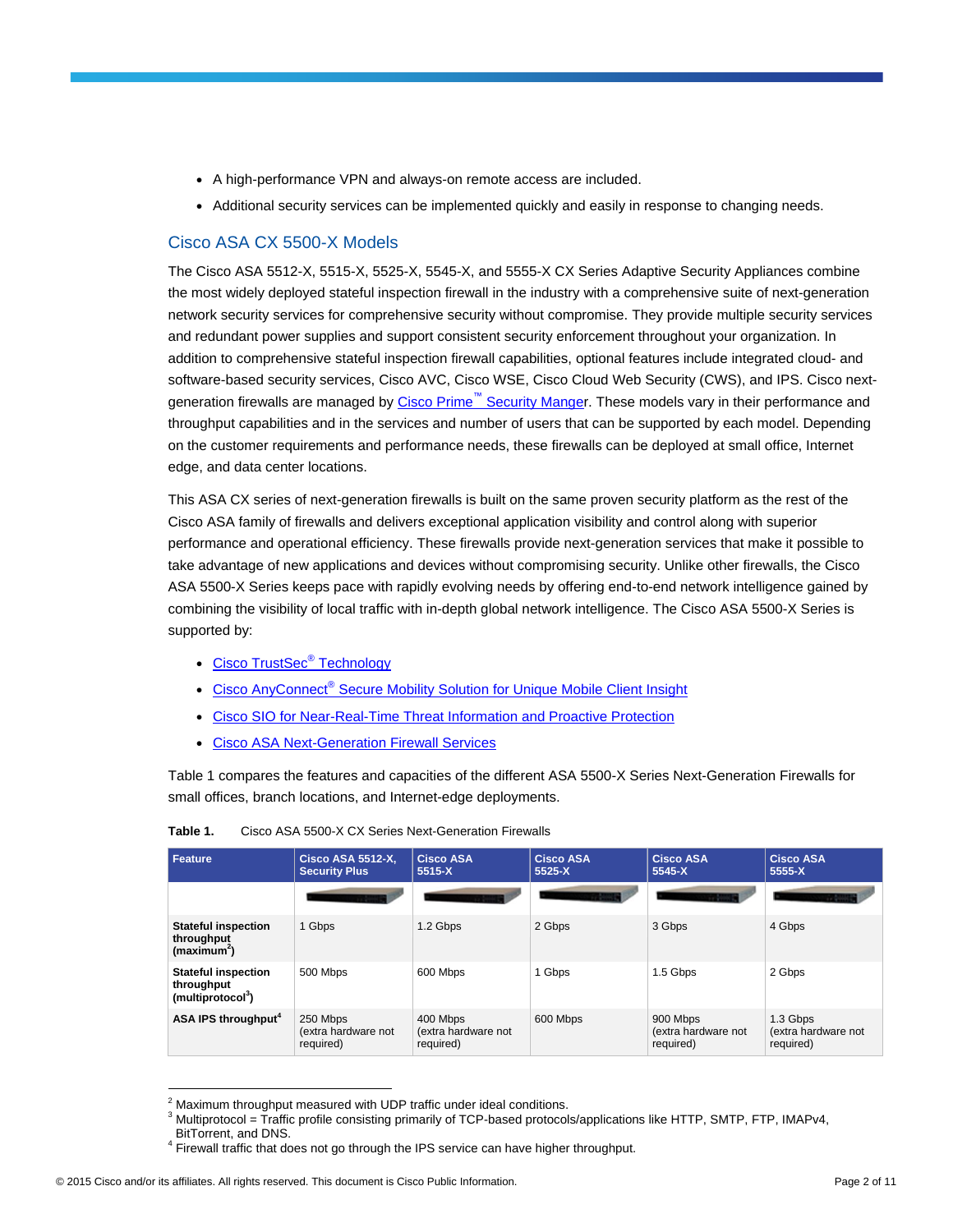| <b>Feature</b>                                                                                                   | <b>Cisco ASA 5512-X,</b><br><b>Security Plus</b>                               | <b>Cisco ASA</b><br>5515-X                           | <b>Cisco ASA</b><br>5525-X                           | <b>Cisco ASA</b><br>5545-X          | <b>Cisco ASA</b><br>5555-X                           |
|------------------------------------------------------------------------------------------------------------------|--------------------------------------------------------------------------------|------------------------------------------------------|------------------------------------------------------|-------------------------------------|------------------------------------------------------|
| Next-generation<br>firewall throughput <sup>3</sup><br>(multiprotocol)                                           | 200 Mbps                                                                       | 350 Mbps                                             | 650 Mbps                                             | 1 Gbps                              | 1.4 Gbps                                             |
| <b>Triple Data Encryption</b><br>Standard/Advanced<br><b>Encryption Standard</b><br>(3DES/AES) VPN<br>throughput | 200 Mbps                                                                       | 250 Mbps                                             | 300 Mbps                                             | 400 Mbps                            | 700 Mbps                                             |
| Users or nodes                                                                                                   | Unlimited                                                                      | Unlimited                                            | Unlimited                                            | Unlimited                           | Unlimited                                            |
| <b>IPsec VPN peers</b>                                                                                           | 250                                                                            | 250                                                  | 750                                                  | 2500                                | 5000                                                 |
| <b>Cisco Cloud Web</b><br>Security users                                                                         | 2000                                                                           | 3000                                                 | 4000                                                 | 5000                                | 6000                                                 |
| <b>Cisco AnyConnect</b><br>Premium VPN peers<br>(included; maximum)                                              | 2; 250                                                                         | 2;250                                                | 2;750                                                | 2;2500                              | 2;5000                                               |
| Concurrent<br>connections                                                                                        | 100,000                                                                        | 250,000                                              | 500,000                                              | 750,000                             | 1,000,000                                            |
| New connections per<br>second                                                                                    | 10,000                                                                         | 15,000                                               | 20,000                                               | 30,000                              | 50,000                                               |
| <b>Virtual interfaces</b><br>(VLANs)                                                                             | 50; 100                                                                        | 100                                                  | 200                                                  | 300                                 | 500                                                  |
| Security contexts $^\prime$<br>(included; maximum)                                                               | 0, 0; 2, 5                                                                     | 2, 5                                                 | 2; 20                                                | 2;50                                | 2:100                                                |
| High availability                                                                                                | Not supported:<br>active/active and<br>active/standby                          | Active/active and<br>active/standby                  | Active/active and<br>active/standby                  | Active/active and<br>active/standby | Active/active and<br>active/standby                  |
| <b>Expansion slot</b>                                                                                            | 1 interface card                                                               | 1 interface card                                     | 1 interface card                                     | 1 interface card                    | 1 interface card                                     |
| User-accessible Flash<br>slot                                                                                    | No                                                                             | No                                                   | $\mathbf 0$                                          |                                     | 0                                                    |
| USB 2.0 ports                                                                                                    | 2                                                                              | $\overline{2}$                                       | $\overline{c}$                                       | 2                                   | $\sqrt{2}$                                           |
| Integrated I/O                                                                                                   | 6 Gigabit Ethernet<br>(GE) copper                                              | 6 GE copper                                          | 8 GE copper                                          | 8 GE copper                         | 8 GE copper                                          |
| <b>Expansion I/O</b>                                                                                             | 6 GE copper or<br>6 GE Small Form-<br>Factor Pluggable<br>(SFP)                | 6 GE copper or<br>6 GE SFP                           | 6 GE copper or<br>6 GE SFP                           | 6 GE copper or<br>6 GE SFP          | 6 GE copper or<br>6 GE SFP                           |
| Dedicated<br>management port                                                                                     | Yes (1 GE)                                                                     | Yes (1 GE)                                           | Yes (1 GE)                                           | Yes (1 GE)                          | Yes (1 GE)                                           |
| <b>Serial ports</b>                                                                                              | 1 RJ-45 console                                                                | 1 RJ-45 console                                      | 1 RJ-45 console                                      | 1 RJ-45 console                     | 1 RJ-45 console                                      |
| Solid-state drive                                                                                                | 1 slot, 120 GB<br>multiline configurator<br>self-encrypting drive<br>(MLC SED) | 1 slot, 120 GB MLC<br>SED                            | 1 slot,<br>120 GB MLC SED                            | 2 slots, RAID 1<br>120 GB MLC SED   | 2 slots, RAID 1<br>120 GB MLC SED                    |
| <b>Memory</b>                                                                                                    | 4 GB                                                                           | 8 GB                                                 | 8 GB                                                 | 12 GB                               | 16 GB                                                |
| Minimum system flash                                                                                             | 4 GB                                                                           | 8 GB                                                 | 8 GB                                                 | 8 GB                                | 8 GB                                                 |
| <b>System bus</b>                                                                                                | Multibus architecture                                                          | Multibus architecture                                | Multibus architecture                                | Multibus architecture               | Multibus architecture                                |
| <b>Operating</b>                                                                                                 |                                                                                |                                                      |                                                      |                                     |                                                      |
| Temperature                                                                                                      | 23 to 104°F<br>(-5 to 40°C)                                                    | 23 to 104°F<br>$(-5 \text{ to } 40^{\circ}\text{C})$ | 23 to 104°F<br>$(-5 \text{ to } 40^{\circ}\text{C})$ | 23 to 104°F<br>(-5 to 40°C)         | 23 to 104°F<br>$(-5 \text{ to } 40^{\circ}\text{C})$ |

 5 Throughput was measured using Cisco ASA CX Software Release 9.1.1 with multiprotocol traffic profile with both AVC and

WSE. Traffic logging was enabled as well.<br><sup>6</sup> PN throughput and sessions count depend on the ASA device configuration and VPN traffic patterns. These elements should be

\_taken into consideration as part of your capacity planning.<br><sup>7</sup> Separately licensed feature; includes two SSL licenses with base system.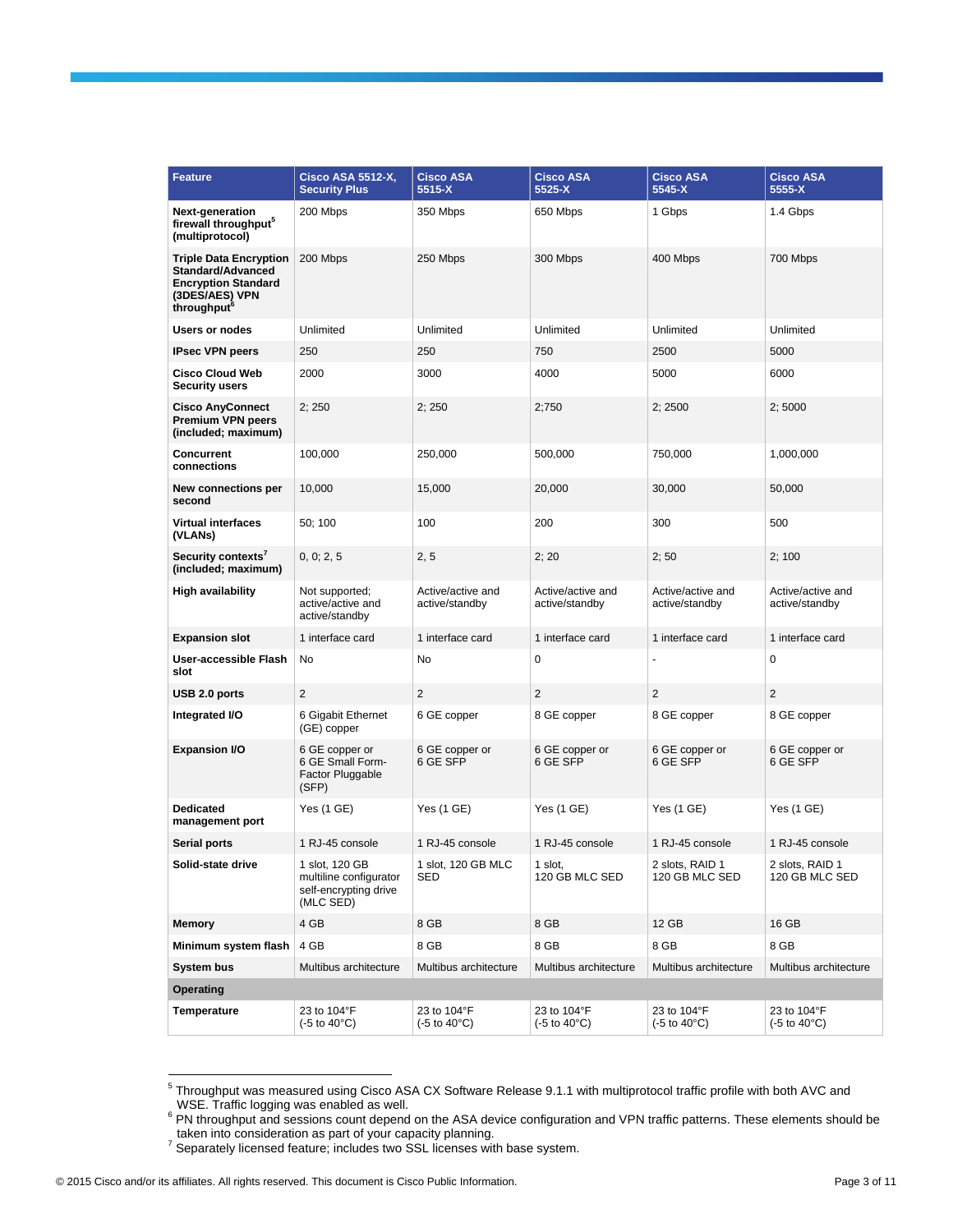| Feature                                 | Cisco ASA 5512-X,<br><b>Security Plus</b>                        | <b>Cisco ASA</b><br>5515-X                                          | <b>Cisco ASA</b><br>5525-X                                           | <b>Cisco ASA</b><br>$5545 - X$                                                                 | <b>Cisco ASA</b><br>$5555-X$                                                                   |
|-----------------------------------------|------------------------------------------------------------------|---------------------------------------------------------------------|----------------------------------------------------------------------|------------------------------------------------------------------------------------------------|------------------------------------------------------------------------------------------------|
| <b>Relative humidity</b>                | 10 to 90 percent<br>noncondensing                                | 10 to 90 percent<br>noncondensing                                   | 90 percent                                                           | 90 percent                                                                                     | 90 percent                                                                                     |
| Altitude                                | Designed and tested<br>for 0 to 15,000 ft<br>(4572 m)            | Designed and tested<br>for 0 to 15,000 ft<br>(4572 m)               | Designed and tested<br>for 0 to 10,000 ft<br>$(3050 \text{ m})$      | Designed and tested<br>for 0 to 10,000 ft<br>$(3050 \text{ m})$                                | Designed and tested<br>for 0 to 10,000 ft<br>$(3050 \text{ m})$                                |
| <b>Shock</b>                            | 70 G, 4.22 m/sec                                                 | 70 G, 4.22 m/sec                                                    | 50 G, 2 m/sec                                                        | 50 G, 2 m/sec                                                                                  | 50 G, 2 m/sec                                                                                  |
| <b>Vibration</b>                        | 0.41 Grms2 (3 to<br>500 Hz) random input                         | 0.41 Grms2 (3 to<br>500 Hz) random input                            | 0.41 Grms2 (3 to<br>500 Hz) random input                             | 0.41 Grms2 (3 to<br>500 Hz) random input                                                       | 0.41 Grms2 (3 to<br>500 Hz) random input                                                       |
| <b>Acoustic noise</b>                   | 64.2 A-weighted<br>decibels (dBA) max                            | 64.2 dBA max                                                        | 64.2 dBA max                                                         | 67.9 dBA max                                                                                   | 67.9 dBA max                                                                                   |
| Nonoperating                            |                                                                  |                                                                     |                                                                      |                                                                                                |                                                                                                |
| <b>Temperature</b>                      | -13 to 158°F<br>$(-25 \text{ to } 70^{\circ}\text{C})$           | -13 to 158 <sup>o</sup> F<br>$(-25 \text{ to } 70^{\circ}\text{C})$ | -13 to 158°F<br>$(-25 \text{ to } 70^{\circ}\text{C})$               | -13 to 158°F<br>$(-25 \text{ to } 70^{\circ}\text{C})$                                         | -13 to $158^{\circ}$ F<br>$(-25 \text{ to } 70^{\circ}\text{C})$                               |
| <b>Relative humidity</b>                | 10 to 90 percent<br>noncondensing                                | 10 to 90 percent<br>noncondensing                                   | 10 to 90 percent                                                     | 10 to 90 percent                                                                               | 10 to 90 percent                                                                               |
| Altitude                                | Designed and tested<br>for 0 to 15,000 ft<br>$(4570 \text{ m})$  | Designed and tested<br>for 0 to 15,000 ft<br>(4570 m)               | Designed and tested<br>for 0 to 15,000 ft<br>(4572m)                 | Designed and tested<br>for 0 to 15,000 ft<br>(4572 m)                                          | Designed and tested<br>for 0 to 15,000 ft<br>(4572 m)                                          |
| Shock                                   | 70G, 4.22 m/sec                                                  | 70G, 4.22 m/sec                                                     | 70G, 4.22 m/sec                                                      | 70G, 4.22 m/sec                                                                                | 70G, 4.22 m/sec                                                                                |
| <b>Vibration</b>                        | 1.12 Grms2 (3 to<br>500 Hz) random input                         | 1.12 Grms2 (3 to<br>500 Hz) random input                            | 1.12 Grms2 (3 to<br>500 Hz) random input                             | 1.12 Grms2 (3 to<br>500 Hz) random input                                                       | 1.12 Grms2 (3 to<br>500 Hz) random input                                                       |
| Power                                   |                                                                  |                                                                     |                                                                      |                                                                                                |                                                                                                |
| Input (per Power Supply)                |                                                                  |                                                                     |                                                                      |                                                                                                |                                                                                                |
| AC range line voltage                   | 100 to 240 volts<br>alternating current<br>(VAC)                 | 100 to 240 VAC                                                      | 100 to 240 VAC                                                       | 100 to 240 VAC                                                                                 | 100 to 240 VAC                                                                                 |
| <b>AC normal line</b><br>voltage        | 100 to 240 VAC                                                   | 100 to 240 VAC                                                      | 100 to 240 VAC                                                       | 100 to 240 VAC                                                                                 | 100 to 240 VAC                                                                                 |
| <b>AC current</b>                       | 4.85A                                                            | 4.85A                                                               | 4.85A                                                                | 5A, 100 to 120V<br>2.5A, 200 to 240V                                                           | 5A, 100 to 120V<br>2.5A, 200 to 240V                                                           |
| <b>AC frequency</b>                     | 50/60 Hz                                                         | 50/60 Hz                                                            | 50/60 Hz                                                             | 50/60 Hz                                                                                       | 50/60 Hz                                                                                       |
| Dual-power supplies                     | None                                                             | None                                                                | None                                                                 | Yes                                                                                            | Yes                                                                                            |
| <b>DC</b> domestic line<br>voltage      | -40.5 to 56 volts direct<br>current (VDC)<br>(-48 VDC nominal)   | -40.5 to 56 VDC<br>(-48 VDC nominal)                                | -40.5 to 56 VDC<br>(-48 VDC nominal)                                 | -40.5 to 56 VDC<br>(-48 VDC nominal)                                                           | -40.5 to 56 VDC<br>(-48 VDC nominal)                                                           |
| DC international line<br>voltage        | -55 to -72 VDC<br>(-60 VDC nominal)                              | -55 to -72 VDC<br>(-60 VDC nominal)                                 | -55 to -72 VDC<br>(-60 VDC nominal)                                  | -55 to -72 VDC<br>(-60 VDC nominal)                                                            | -55 to -72 VDC<br>(-60 VDC nominal)                                                            |
| <b>DC current</b>                       | 15A (maximum input)                                              | 15A (maximum input)                                                 | 15A (maximum input)                                                  | 15A (maximum input)                                                                            | 15A (maximum input)                                                                            |
| Output                                  |                                                                  |                                                                     |                                                                      |                                                                                                |                                                                                                |
| <b>Steady state</b>                     | 51W                                                              | 65W                                                                 | 75W                                                                  | 86W                                                                                            | 90W                                                                                            |
| Maximum peak                            | 56W                                                              | 70W                                                                 | 108W                                                                 | 125W                                                                                           | 134W                                                                                           |
| <b>Maximum heat</b><br>dissipation      | 192 British thermal<br>units (Btu)/hr                            | 239 Btu/hr                                                          | 369 Btu/hr                                                           | 427 Btu/hr                                                                                     | 458 Btu/hr                                                                                     |
| Form factor                             | 1 rack unit (RU),<br>19-in. rack-mountable                       | 1RU, 19-in. rack-<br>mountable                                      | 1RU, 19-in. rack-<br>mountable                                       | 1RU, 19-in. rack-<br>mountable                                                                 | 1RU, 19-in. rack-<br>mountable                                                                 |
| <b>Dimensions</b><br>(H x W x D)        | 1.67 x 16.7 x 15.6 ln<br>$(4.24 \times 42.9 \times 39.5)$<br>cm) | 1.67 x 16.7 x 15.6 ln<br>$(4.24 \times 42.9 \times 39.5$<br>cm)     | 1.75 x 17.5 x 14.25 in.<br>$(4.45 \times 20.04 \times 36.20)$<br>cm) | 1.67 x 16.7 x 19.1 in.<br>$(4.24 \times 42.9 \times 48.4)$<br>cm)                              | 1.67 x 16.7 x 19.1 in.<br>$(4.24 \times 42.9 \times 48.4)$<br>cm)                              |
| <b>Weight (with AC</b><br>power supply) | 13.39 lb (6.07 kg)                                               | 13.39 lb (6.07 kg)                                                  | 22.0 lb (10 kg)                                                      | 16.82 lb (7.63 kg) with<br>single power supply<br>18.86 lb (8.61 kg) with<br>dual power supply | 16.82 lb (7.63 kg) with<br>single power supply<br>18.86 lb (8.61 kg) with<br>dual power supply |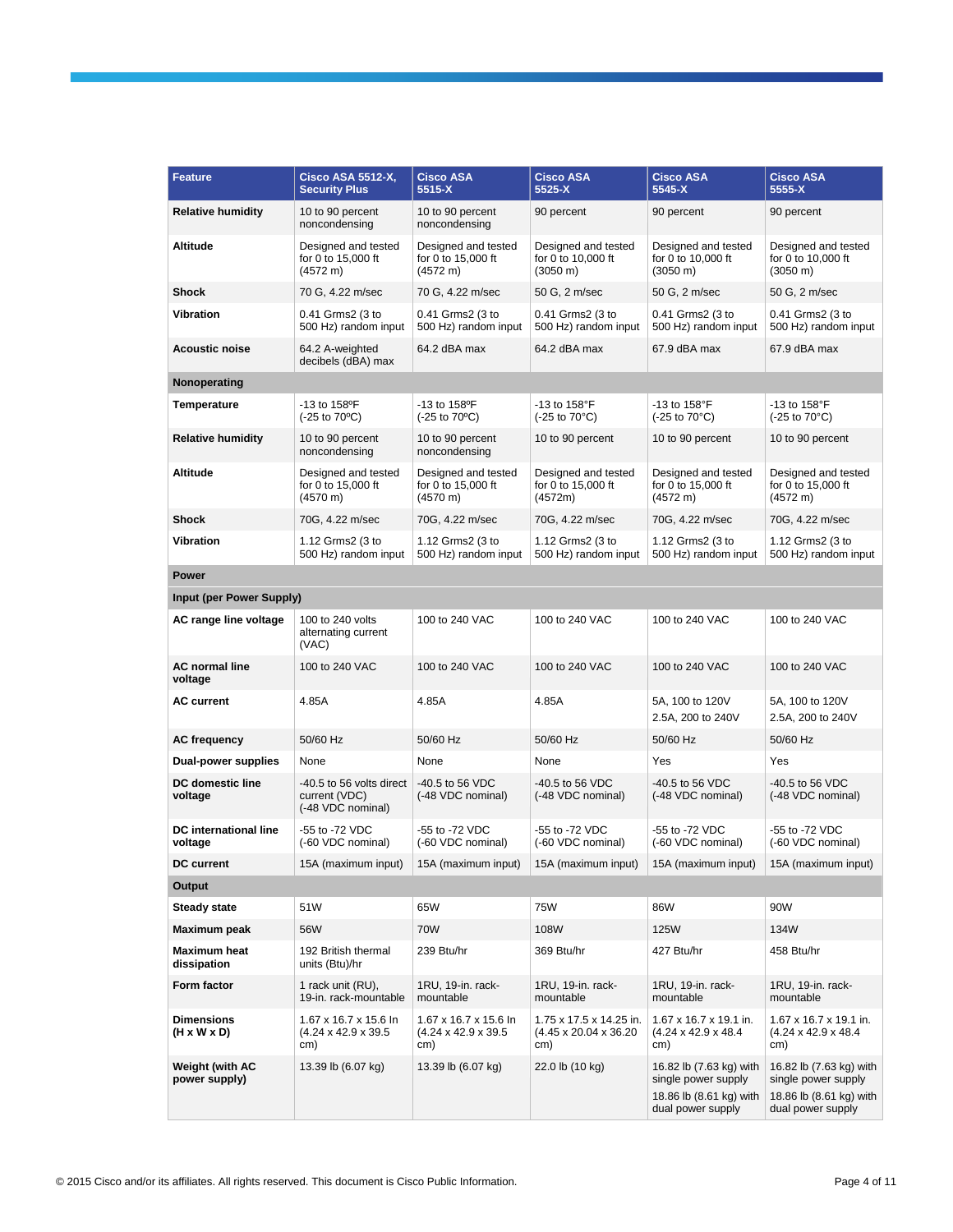| <b>Feature</b>                         | <b>Cisco ASA 5512-X,</b>                                                                                                                                                                                                                                                                                                      | <b>Cisco ASA</b>                                                                                                                                                                                                                                                                                                                    | <b>Cisco ASA</b>                                                                                                                                                                                                                                                                                                           | <b>Cisco ASA</b>                                                                                                                                                                                                                                                                                                           | <b>Cisco ASA</b>                                                                                                                                                                                                                                                                                                           |
|----------------------------------------|-------------------------------------------------------------------------------------------------------------------------------------------------------------------------------------------------------------------------------------------------------------------------------------------------------------------------------|-------------------------------------------------------------------------------------------------------------------------------------------------------------------------------------------------------------------------------------------------------------------------------------------------------------------------------------|----------------------------------------------------------------------------------------------------------------------------------------------------------------------------------------------------------------------------------------------------------------------------------------------------------------------------|----------------------------------------------------------------------------------------------------------------------------------------------------------------------------------------------------------------------------------------------------------------------------------------------------------------------------|----------------------------------------------------------------------------------------------------------------------------------------------------------------------------------------------------------------------------------------------------------------------------------------------------------------------------|
|                                        | <b>Security Plus</b>                                                                                                                                                                                                                                                                                                          | 5515-X                                                                                                                                                                                                                                                                                                                              | $5525-X$                                                                                                                                                                                                                                                                                                                   | 5545-X                                                                                                                                                                                                                                                                                                                     | 5555-X                                                                                                                                                                                                                                                                                                                     |
| Safety                                 | IEC 60950-1: 2005.                                                                                                                                                                                                                                                                                                            | IEC 60950-1: 2005.                                                                                                                                                                                                                                                                                                                  | IEC 60950-1: 2005.                                                                                                                                                                                                                                                                                                         | IEC 60950-1: 2005,                                                                                                                                                                                                                                                                                                         | IEC 60950-1: 2005.                                                                                                                                                                                                                                                                                                         |
|                                        | $2^{nd}$ Edition;                                                                                                                                                                                                                                                                                                             | $2^{nd}$ Edition                                                                                                                                                                                                                                                                                                                    | $2^{nd}$ Edition                                                                                                                                                                                                                                                                                                           | $2^{nd}$ Edition                                                                                                                                                                                                                                                                                                           | $2^{nd}$ Edition                                                                                                                                                                                                                                                                                                           |
|                                        | EN 60950-                                                                                                                                                                                                                                                                                                                     | EN 60950-                                                                                                                                                                                                                                                                                                                           | EN 60950-                                                                                                                                                                                                                                                                                                                  | EN 60950-                                                                                                                                                                                                                                                                                                                  | EN 60950-                                                                                                                                                                                                                                                                                                                  |
|                                        | 1:2006+A11: 2009;                                                                                                                                                                                                                                                                                                             | 1:2006+A11: 2009                                                                                                                                                                                                                                                                                                                    | 1:2006+A11: 2009                                                                                                                                                                                                                                                                                                           | 1:2006+A11: 2009                                                                                                                                                                                                                                                                                                           | 1:2006+A11: 2009                                                                                                                                                                                                                                                                                                           |
|                                        | UL 60950-1:2007.                                                                                                                                                                                                                                                                                                              | UL 60950-1:2007.                                                                                                                                                                                                                                                                                                                    | UL 60950-1:2007.                                                                                                                                                                                                                                                                                                           | UL 60950-1:2007.                                                                                                                                                                                                                                                                                                           | UL 60950-1:2007.                                                                                                                                                                                                                                                                                                           |
|                                        | 2 <sup>nd</sup> Edition;                                                                                                                                                                                                                                                                                                      | $2^{nd}$ Edition;                                                                                                                                                                                                                                                                                                                   | 2 <sup>nd</sup> Edition;                                                                                                                                                                                                                                                                                                   | $2^{nd}$ Edition;                                                                                                                                                                                                                                                                                                          | $2^{nd}$ Edition;                                                                                                                                                                                                                                                                                                          |
|                                        | CSA C22.2 No.                                                                                                                                                                                                                                                                                                                 | CSA C22.2 No.                                                                                                                                                                                                                                                                                                                       | CSA C22.2 No.                                                                                                                                                                                                                                                                                                              | CSA C22.2 No.                                                                                                                                                                                                                                                                                                              | CSA C22.2 No.                                                                                                                                                                                                                                                                                                              |
|                                        | 60950-1-07.                                                                                                                                                                                                                                                                                                                   | 60950-1-07.                                                                                                                                                                                                                                                                                                                         | 60950-1-07.                                                                                                                                                                                                                                                                                                                | 60950-1-07.                                                                                                                                                                                                                                                                                                                | 60950-1-07.                                                                                                                                                                                                                                                                                                                |
|                                        | $2^{nd}$ Edition                                                                                                                                                                                                                                                                                                              | $2^{nd}$ Edition                                                                                                                                                                                                                                                                                                                    | $2nd$ Edition                                                                                                                                                                                                                                                                                                              | $2^{nd}$ Edition                                                                                                                                                                                                                                                                                                           | $2^{nd}$ Edition                                                                                                                                                                                                                                                                                                           |
| Electromagnetic<br>compatibility (EMC) | CE: EN55022<br>2006+A1: 2007 Class<br>A: EN55024<br>1998+A1:2001+A2:20<br>03: EN61000-3-2<br>2009; EN61000-3-3<br>2008:<br>FCC: CFR 47, Part 15<br>Subpart B Class A<br>2010, ANSI C63.4<br>2009:<br>ICES-003 issue 4<br>February2004;<br>VCCI: V-3/2011.04:<br>C-TICK: AS/NZS<br>CISPR 22,2009<br><b>KC: KN22 &amp; KN24</b> | CE: EN55022<br>2006+A1: 2007 Class<br>A: EN55024<br>$1998 + A1$ :<br>2001+A2:2003:<br>EN61000-3-2 2009:<br>EN61000-3-3 2008:<br>FCC: CFR 47, Part 15<br>Subpart B Class A<br>2010, ANSI C63.4<br>2009:<br>ICES-003 issue 4<br>February 2004;<br>VCCI: V-3/2011.04:<br>C-TICK: AS/NZS<br>CISPR 22,2009<br><b>KC: KN22 &amp; KN24</b> | CE: EN55022<br>2006+A1: 2007 Class<br>A: EN55024<br>1998+A1:2001+A2:20<br>03: EN61000-3-2<br>2009:EN61000-3-3<br>2008:<br>FCC:CFR 47, Part 15<br>Subpart B Class A<br>2010, ANSI C63.4<br>2009:<br>ICES-003 issue 4<br>February 2004;<br>VCCI: V-3/2011.04:<br>C-TICK:AS/NZS<br>CISPR 22,2009<br><b>KC:KN22 &amp; KN24</b> | CE: EN55022<br>2006+A1: 2007 Class<br>A: EN55024<br>1998+A1:2001+A2:20<br>03: EN61000-3-2<br>2009:EN61000-3-3<br>2008:<br>FCC:CFR 47, Part 15<br>Subpart B Class A<br>2010, ANSI C63.4<br>2009:<br>ICES-003 issue 4<br>February 2004;<br>VCCI: V-3/2011.04;<br>C-TICK:AS/NZS<br>CISPR 22,2009<br><b>KC:KN22 &amp; KN24</b> | CE: EN55022<br>2006+A1: 2007 Class<br>A: EN55024<br>1998+A1:2001+A2:20<br>03: EN61000-3-2<br>2009:EN61000-3-3<br>2008;<br>FCC:CFR 47, Part 15<br>Subpart B Class A<br>2010, ANSI C63.4<br>2009:<br>ICES-003 issue 4<br>February 2004;<br>VCCI: V-3/2011.04:<br>C-TICK:AS/NZS<br>CISPR 22,2009<br><b>KC:KN22 &amp; KN24</b> |
| <b>Industry certifications</b>         | In process                                                                                                                                                                                                                                                                                                                    | In process                                                                                                                                                                                                                                                                                                                          | In process                                                                                                                                                                                                                                                                                                                 | In process                                                                                                                                                                                                                                                                                                                 | In process                                                                                                                                                                                                                                                                                                                 |

#### Cisco ASA 5500-X Series 6-Port GE Interface Cards

Cisco ASA 5500-X Series 6-port Gigabit Ethernet Interface Cards extend the I/O profile of the Cisco ASA 5512-X and Cisco ASA 5515-X by providing additional GE ports. The cards provide the following benefits:

- Better segmentation of network traffic into separate security zones
- Fiber-optic cable connectivity for long-distance communication
- Load sharing of traffic as well as protection against link failure through the use of EtherChannel
- Support for jumbo Ethernet frames of up to 9000 bytes
- Protection against cable failure for the most demanding active/active failover and full-mesh firewall deployments

Table 2 lists the characteristics of the Cisco ASA 5500-X Series 6-port GE interface cards.

| Feature                               | Cisco ASA 5500-X Series 6-Port 10/100/1000 | Cisco ASA 5500-X Series 6-Port GE SFP SX, LH, and<br>LX                              |  |
|---------------------------------------|--------------------------------------------|--------------------------------------------------------------------------------------|--|
|                                       |                                            |                                                                                      |  |
| <b>Technical Specifications</b>       |                                            |                                                                                      |  |
| Integrated ports                      | Six 10/100/1000BASE-T                      | Six GE optical SFP 1000BASE-SX, 1000BASE-LX, or<br>1000BASE-LH transceiver supported |  |
| <b>Environmental Operating Ranges</b> |                                            |                                                                                      |  |
| Operating                             |                                            |                                                                                      |  |
| <b>Temperature</b>                    | 32 to 113°F (0 to 45°C)                    | 32 to 113°F (0 to 45°C)                                                              |  |
| <b>Relative humidity</b>              | 5 to 95 percent noncondensing              | 5 to 95 percent noncondensing                                                        |  |

#### **Table 2.** Characteristics of Cisco ASA 5500-X Series 6-Port GE Interface Cards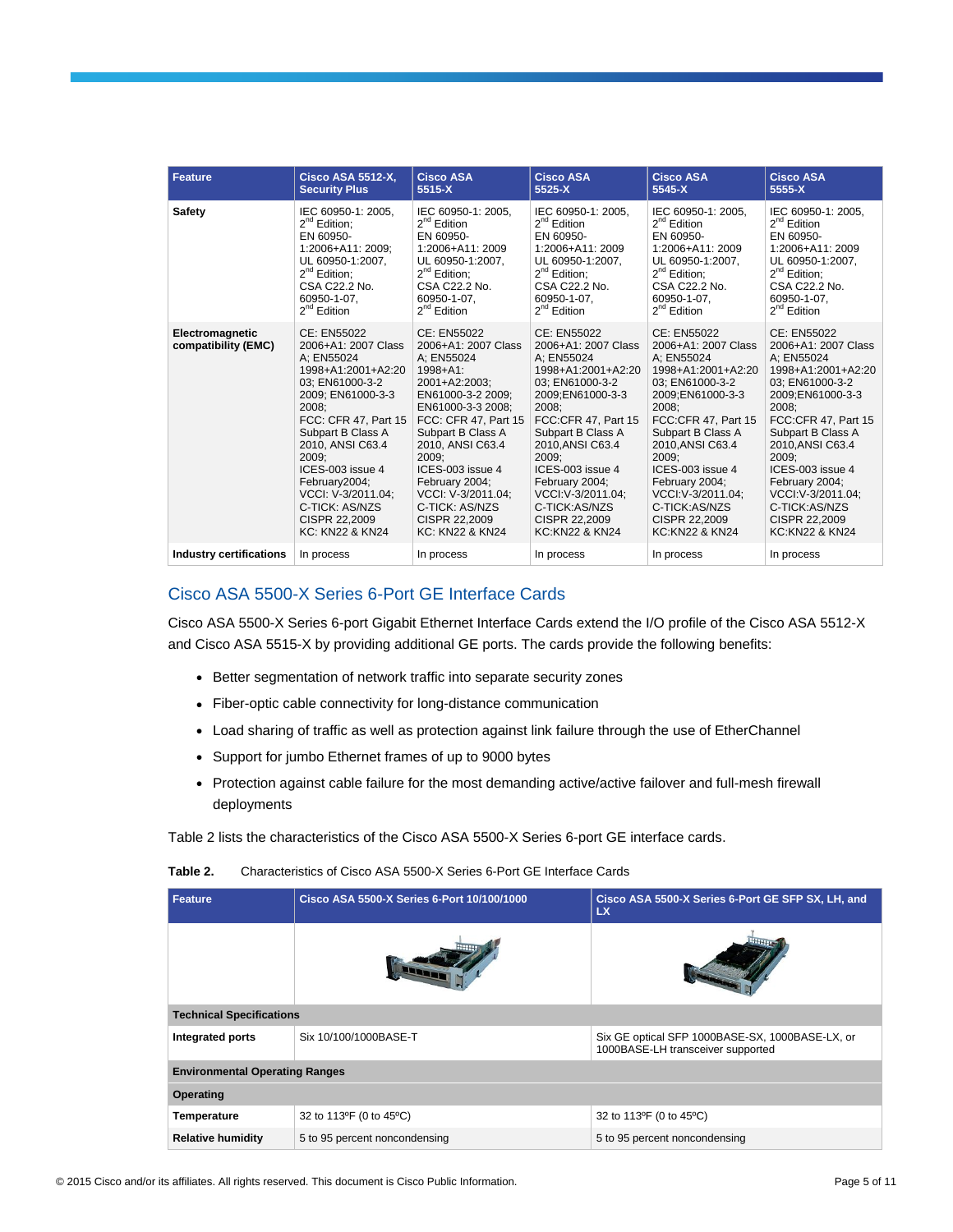| <b>Feature</b>                               | Cisco ASA 5500-X Series 6-Port 10/100/1000                                                                                              | Cisco ASA 5500-X Series 6-Port GE SFP SX, LH, and<br><b>LX</b>                                                                          |  |  |
|----------------------------------------------|-----------------------------------------------------------------------------------------------------------------------------------------|-----------------------------------------------------------------------------------------------------------------------------------------|--|--|
| Nonoperating                                 |                                                                                                                                         |                                                                                                                                         |  |  |
| Temperature                                  | -40 to 149°F (-40 to 65°C)                                                                                                              | -40 to 149°F (-40 to 65°C)                                                                                                              |  |  |
| <b>Power consumption</b>                     | 25W maximum                                                                                                                             | 25W maximum                                                                                                                             |  |  |
| <b>Physical Specifications</b>               |                                                                                                                                         |                                                                                                                                         |  |  |
| <b>Dimensions</b><br>$(H \times W \times D)$ | 1.57 x 5.31 x 9.09 in. (3.99 x 13.49 x 23.09 cm)                                                                                        | 1.57 x 5.31 x 9.09 in. (3.99 x 13.49 x 23.09 cm)                                                                                        |  |  |
| Weight                                       | 1.00 lb (0.45 kg)                                                                                                                       | 1.00 lb (0.45 kg)                                                                                                                       |  |  |
| <b>Regulatory and Standards Compliance</b>   |                                                                                                                                         |                                                                                                                                         |  |  |
| <b>Safety</b>                                | UL 60950, CSA C22.2 No. 60950, EN 60950 IEC 60950,<br>AS/NZS60950                                                                       | UL 60950, CSA C22.2 No. 60950, EN 60950 IEC 60950,<br>AS/NZS60950                                                                       |  |  |
| Electromagnetic<br>compatibility (EMC)       | CE marking, FCC Part 15 Class A, AS/NZS CISPR22<br>Class A, VCCI Class A, EN55022 Class A, CISPR22 Class<br>A, EN61000-3-2, EN61000-3-3 | CE marking, FCC Part 15 Class A, AS/NZS CISPR22<br>Class A, VCCI Class A, EN55022 Class A, CISPR22<br>Class A, EN61000-3-2, EN61000-3-3 |  |  |

### Ordering Information

To place an order, visit th[e Cisco ordering homepage.](http://www.cisco.com/en/US/ordering/or13/or8/order_customer_help_how_to_order_listing.html) Table 3 provides ordering information for the Cisco ASA 5500 Series and the Cisco ASA 5500-X Series Next-Generation Firewalls.

#### **Table 3.** Ordering Information

| <b>Product Description</b>                                                                                                                                                                                                            | <b>Part Number</b> |
|---------------------------------------------------------------------------------------------------------------------------------------------------------------------------------------------------------------------------------------|--------------------|
| <b>Cisco ASA Next-Generation Firewall Services</b>                                                                                                                                                                                    |                    |
| Cisco ASA 5512-X Firewall Edition; includes firewall services, 250 IPsec VPN peers, 2 SSL VPN<br>peers, 6 copper GE data ports, 1 copper GE management port, 1 AC power supply, DES<br>encryption, and solid-state drive (SSD) 120 GB | ASA5512-SSD120-K8  |
| Cisco ASA 5512-X Firewall Edition; includes firewall services, 250 IPsec VPN peers, 2 SSL VPN<br>peers, 6 copper GE data ports, 1 copper GE management port, 1 AC power supply, 3DES/AES<br>encryption, SSD 120 GB                    | ASA5512-SSD120-K9  |
| Cisco ASA 5515-X Firewall Edition; includes firewall services, 250 IPsec VPN peers, 2 SSL VPN<br>peers, 6 copper GE data ports, 1 copper GE management port, 1 AC power supply, DES<br>encryption, SSD 120 GB                         | ASA5515-SSD120-K8  |
| Cisco ASA 5515-X Firewall Edition; includes firewall services, 250 IPsec VPN peers, 2 SSL VPN<br>peers, 6 copper GE data ports, 1 copper GE management port, 1 AC power supply, 3DES/AES<br>encryption, SSD 120 GB                    | ASA5515-SSD120-K9  |
| Cisco ASA 5525-X Firewall Edition; includes firewall services, 250 IPsec VPN peers, 2 SSL VPN<br>peers, 6 copper GE data ports, 1 copper GE management port, 1 AC power supply, DES<br>encryption, SSD 120 GB                         | ASA5525-SSD120-K8  |
| Cisco ASA 5525-X Firewall Edition; includes firewall services, 250 IPsec VPN peers, 2 SSL VPN<br>peers, 6 copper GE data ports, 1 copper GE management port, 1 AC power supply, 3DES/AES<br>encryption, SSD 120 GB                    | ASA5525-SSD120-K9  |
| Cisco ASA 5545-X Firewall Edition; includes firewall services, 250 IPsec VPN peers, 2 SSL VPN<br>peers, 6 copper GE data ports, 1 copper GE management port, 1 AC power supply, DES<br>encryption, 2 SSD 120 GB                       | ASA5545-2SSD120-K8 |
| Cisco ASA 5545-X Firewall Edition; includes firewall services, 250 IPsec VPN peers, 2 SSL VPN<br>peers, 6 copper GE data ports, 1 copper GE management port, 1 AC power supply, 3DES/AES<br>encryption, 2 SSD 120 GB                  | ASA5545-2SSD120-K9 |
| Cisco ASA 5555-X Firewall Edition; includes firewall services, 250 IPsec VPN peers, 2 SSL VPN<br>peers, 6 copper GE data ports, 1 copper GE management port, 1 AC power supply, DES<br>encryption, 2 SSD 120 GB                       | ASA5555-2SSD120-K8 |
| Cisco ASA 5555-X Firewall Edition; includes firewall services, 250 IPsec VPN peers, 2 SSL VPN<br>peers, 6 copper GE data ports, 1 copper GE management port, 1 AC power supply, 3DES/AES<br>encryption, 2 SSD 120 GB                  | ASA5555-2SSD120-K9 |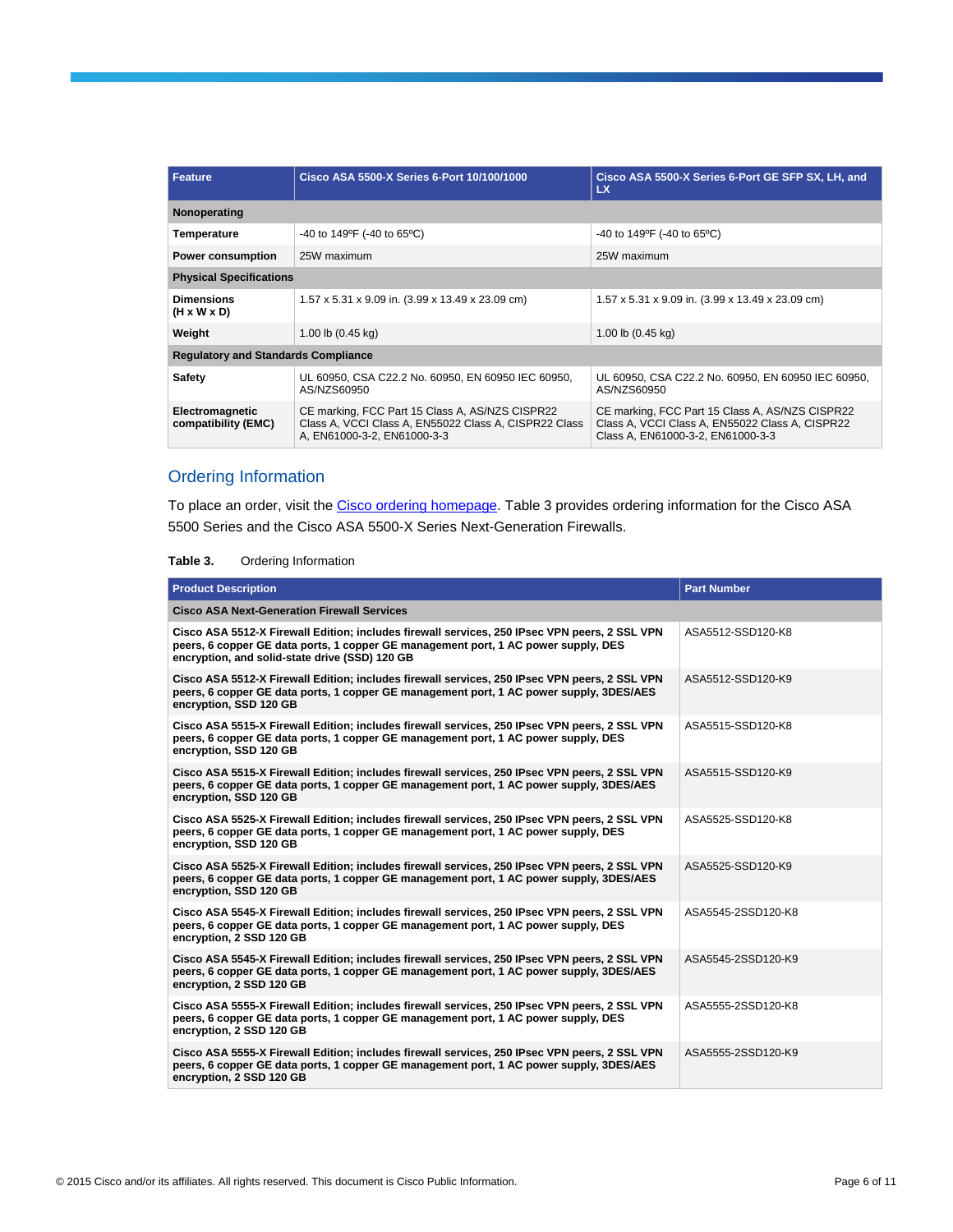| <b>Product Description</b>                                                                                                                                                                                                                                      | <b>Part Number</b> |
|-----------------------------------------------------------------------------------------------------------------------------------------------------------------------------------------------------------------------------------------------------------------|--------------------|
| Cisco ASA 5500-X Series Firewall Edition Bundles                                                                                                                                                                                                                |                    |
| Cisco ASA 5512-X Firewall Edition; includes firewall services, 250 IPsec VPN peers, 2 SSL VPN<br>peers, 6 copper GE data ports, 1 copper GE management port, 1 AC power supply, no payload<br>encryption                                                        | ASA5512-K7         |
| Cisco ASA 5512-X Firewall Edition; includes firewall services, 250 IPsec VPN peers, 2 SSL VPN<br>peers, 6 copper GE data ports, 1 copper GE management port, 1 AC power supply, DES<br>encryption                                                               | ASA5512-K8         |
| Cisco ASA 5512-X Firewall Edition; includes firewall services, 250 IPsec VPN peers, 2 SSL VPN<br>peers, 6 copper GE data ports, 1 copper GE management port, 1 DC power supply, DES license                                                                     | ASA5512-DC-K8      |
| Cisco ASA 5512-X Firewall Edition; includes firewall services, 250 IPsec VPN peers, 2 SSL VPN<br>peers, 6 copper GE data ports, 1 copper GE management port, 1 AC power supply, 3DES/AES<br>encryption                                                          | ASA5512-K9         |
| Cisco ASA 5515-X Firewall Edition; includes firewall services, 250 IPsec VPN peers, 2 SSL VPN<br>peers, 6 copper GE data ports, 1 copper GE management port, 1 AC power supply, no payload<br>encryption                                                        | ASA5515-K7         |
| Cisco ASA 5515-X Firewall Edition; includes firewall services, 250 IPsec VPN peers, 2 SSL VPN<br>peers, 6 copper GE data ports, 1 copper GE management port, 1 AC power supply, DES<br>encryption                                                               | ASA5515-K8         |
| Cisco ASA 5515-X Firewall Edition; includes firewall services, 250 IPsec VPN peers, 2 SSL VPN<br>peers, 6 copper GE data ports, 1 copper GE management port, 1 DC power supply, DES license                                                                     | ASA5515-DC-K8      |
| Cisco ASA 5515-X Firewall Edition; includes firewall services, 250 IPsec VPN peers, 2 SSL VPN<br>peers, 6 copper GE data ports, 1 copper GE management port, 1 AC power supply, 3DES/AES<br>encryption                                                          | ASA5515-K9         |
| Cisco ASA 5525-X Firewall Edition; includes firewall services, 750 IPsec VPN peers, 2 SSL VPN<br>peers, 8 copper GE data ports, 1 copper GE management port, 1 AC power supply, Active/Active<br>high availability, 2 security contexts, no payload encryption  | ASA5525-K7         |
| Cisco ASA 5525-X Firewall Edition; includes firewall services, 750 IPsec VPN peers, 2 SSL VPN<br>peers, 8 copper GE data ports, 1 copper GE management port, 1 AC power supply, Active/Active<br>high availability, 2 security contexts, DES license            | ASA5525-K8         |
| Cisco ASA 5525-X Firewall Edition; includes firewall services, 750 IPsec VPN peers, 2 SSL VPN<br>peers, 8 copper GE data ports, 1 copper GE management port, 1 DC power supply, Active/Active<br>high availability, 2 security contexts, DES license            | ASA5525-DC-K8      |
| Cisco ASA 5525-X Firewall Edition; includes firewall services, 750 IPsec VPN peers, 2 SSL VPN<br>peers, 8 copper GE data ports, 1 copper GE management port, 1 AC power supply, Active/Active<br>high availability, 2 security contexts, 3DES/AES license       | ASA5525-K9         |
| Cisco ASA 5545-X Firewall Edition; includes firewall services, 2500 IPsec VPN peers, 2 SSL VPN<br>peers, 8 copper GE data ports, 1 copper GE management port, 1 AC power supply, Active/Active<br>high availability, 2 security contexts, no payload encryption | ASA5545-K7         |
| Cisco ASA 5545-X Firewall Edition; includes firewall services, 2500 IPsec VPN peers, 2 SSL VPN<br>peers, 8 copper GE data ports, 1 copper GE management port, 1 AC power supply, Active/Active<br>high availability, 2 security contexts, DES license           | ASA5545-K8         |
| Cisco ASA 5545-X Firewall Edition; includes firewall services, 2500 IPsec VPN peers, 2 SSL VPN<br>peers, 8 copper GE data ports, 1 copper GE management port, 1 DC power supply, Active/Active<br>high availability, 2 security contexts, DES license           | ASA5545-DC-K8      |
| Cisco ASA 5545-X Firewall Edition; includes firewall services, 2500 IPsec VPN peers, 2 SSL VPN<br>peers, 8 copper GE data ports, 1 copper GE management port, 1 AC power supply, Active/Active<br>high availability, 2 security contexts, 3DES/AES license      | ASA5545-K9         |
| Cisco ASA 5545-X Firewall Edition; includes firewall services, 2500 IPsec VPN peers, 2 SSL VPN<br>peers, 14 copper GE data ports, 1 copper GE management port, 1+1 AC power supply,<br>Active/Active high availability, 2 security contexts, 3DES/AES license   | ASA5545-CU-2AC-K9  |
| Cisco ASA 5555-X Firewall Edition; includes firewall services, 5000 IPsec VPN peers, 2 SSL VPN<br>peers, 8 copper GE data ports, 1 copper GE management port, 1 AC power supply, Active/Active<br>high availability, 2 security contexts, no payload encryption | ASA5545-K7         |
| Cisco ASA 5555-X Firewall Edition; includes firewall services, 5000 IPsec VPN peers, 2 SSL VPN<br>peers, 8 copper GE data ports, 1 copper GE management port, 1 AC power supply, Active/Active<br>high availability, 2 security contexts, DES license           | ASA5545-K8         |
| Cisco ASA 5555-X Firewall Edition; includes firewall services, 5000 IPsec VPN peers, 2 SSL VPN<br>peers, 8 copper GE data ports, 1 copper GE management port, 1 DC power supply, Active/Active<br>high availability, 2 security contexts, DES license           | ASA5555-DC-K8      |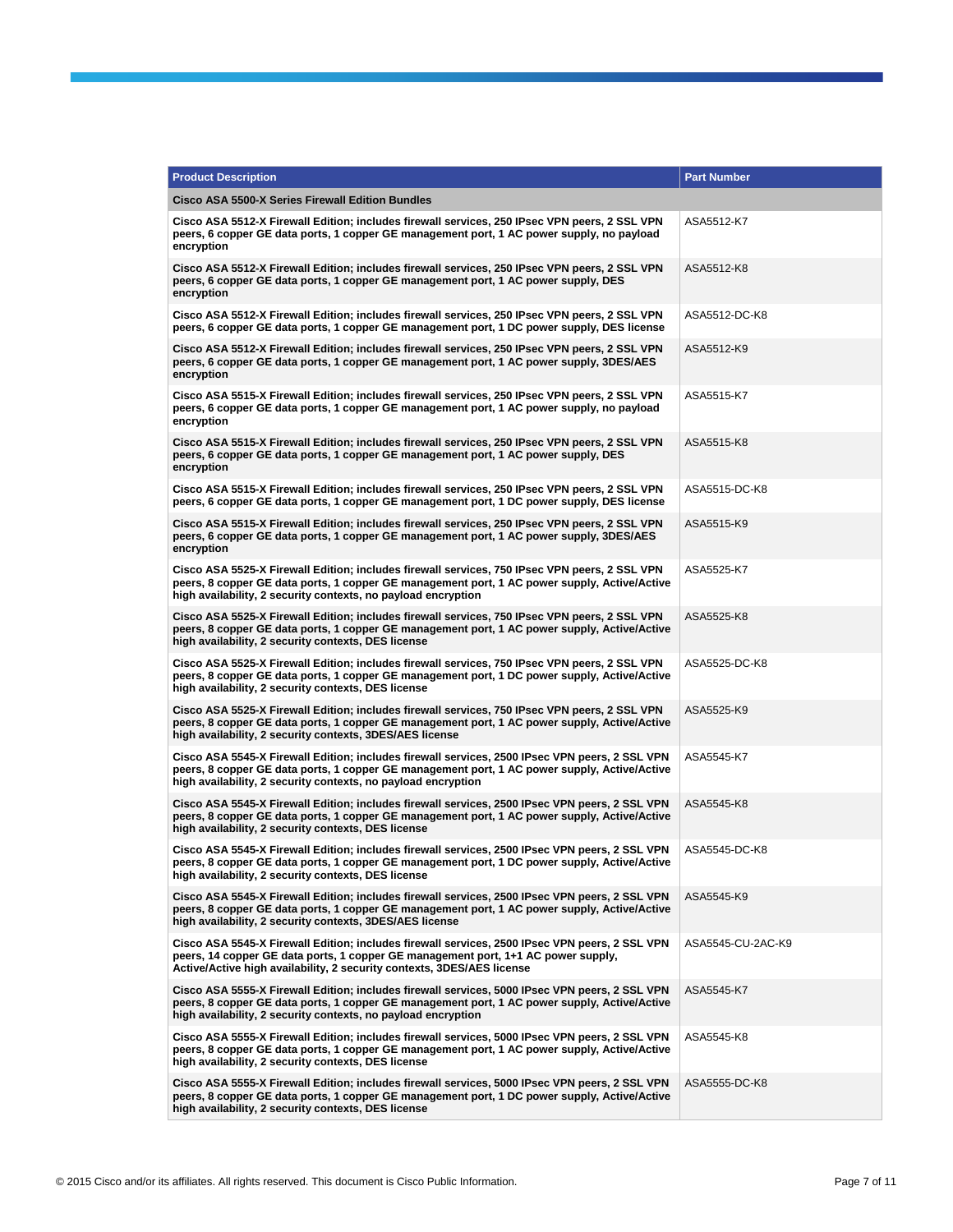| <b>Product Description</b>                                                                                                                                                                                                                                         | <b>Part Number</b> |
|--------------------------------------------------------------------------------------------------------------------------------------------------------------------------------------------------------------------------------------------------------------------|--------------------|
| Cisco ASA 5555-X Firewall Edition; includes firewall services, 5000 IPsec VPN peers, 2 SSL VPN<br>peers, 8 copper GE data ports, 1 copper GE management port, 1 AC power supply, Active/Active<br>high availability, 2 security contexts, 3DES/AES license         | ASA5555-K9         |
| Cisco ASA 5555-X Firewall Edition; includes firewall services, 5000 IPsec VPN peers, 2 SSL VPN<br>peers, 14 copper GE data ports, 1 copper GE management port, 1+1 AC power supply,<br>Active/Active high availability, 2 security contexts, 3DES/AES license      | ASA5555-CU-2AC-K9  |
| Cisco ASA 5500-X Series ASA IPS Edition Bundles                                                                                                                                                                                                                    |                    |
| Cisco ASA 5512-X IPS Edition; includes IPS service, 250 IPsec VPN peers, 2 SSL VPN peers,<br>firewall services, 6 copper GE data ports, 1 copper GE management port, 1 AC power supply,<br><b>DES license</b>                                                      | ASA5512-IPS-K8     |
| Cisco ASA 5512-X IPS Edition; includes IPS service, 250 IPsec VPN peers, 2 SSL VPN peers,<br>firewall services, 6 copper GE data ports, 1 copper GE management port, 1 AC power supply,<br><b>DES license</b>                                                      | ASA5512-IPS-K9     |
| Cisco ASA 5515-X IPS Edition; includes IPS service, 250 IPsec VPN peers, 2 SSL VPN peers,<br>firewall services, 6 copper GE data ports, 1 copper GE management port, 1 AC power supply,<br><b>DES license</b>                                                      | ASA5515-IPS-K8     |
| Cisco ASA 5515-X IPS Edition; includes IPS service, 250 IPsec VPN Peers, 2 SSL VPN peers,<br>firewall services, 6 copper GE data ports, 1 copper GE management port, 1 AC power supply,<br><b>DES license</b>                                                      | ASA5515-IPS-K9     |
| Cisco ASA 5525-X IPS Edition; includes IPS service, 750 IPsec VPN peers, 2 SSL VPN peers,<br>firewall services, 8 copper GE data ports, 1 copper GE Management, 1 AC power supply,<br>Active/Active high availability, 2 security contexts, DES license            | ASA5525-IPS-K8     |
| Cisco ASA 5525-X IPS Edition; includes IPS service, 750 IPsec VPN peers, 2 SSL VPN peers,<br>firewall services, 8 copper GE data ports, 1 copper GE management port, 1 AC power supply,<br>Active/Active high availability, 2 security contexts, 3DES/AES license  | ASA5525-IPS-K9     |
| Cisco ASA 5545-X IPS Edition; includes IPS service, 2500 IPsec VPN peers, 2 SSL VPN peers,<br>firewall services, 8 copper GE data ports, 1 copper GE management port, 1 AC power supply,<br>Active/Active high availability, 2 security contexts, DES license      | ASA5545-IPS-K8     |
| Cisco ASA 5545-X IPS Edition; includes IPS service, 2500 IPsec VPN peers, 2 SSL VPN peers,<br>firewall services, 8 copper GE data ports, 1 copper GE management port, 1 AC power supply,<br>Active/Active high availability, 2 security contexts, 3DES/AES license | ASA5545-IPS-K9     |
| Cisco ASA 5555-X IPS Edition; includes IPS service, 5000 IPsec VPN peers, 2 SSL VPN peers,<br>firewall services, 8 copper GE data ports, 1 copper GE management port, 1 AC power supply,<br>Active/Active high availability, 2 security contexts, DES license      | ASA5555-IPS-K8     |
| Cisco ASA 5555-X IPS Edition; includes IPS service, 5000 IPsec VPN peers, 2 SSL VPN peers,<br>firewall services, 8 copper GE data ports, 1 copper GE management port, 1 AC power supply,<br>Active/Active high availability, 2 security contexts, 3DES/AES license | ASA5555-IPS-K9     |
| <b>Cisco Interface Cards</b>                                                                                                                                                                                                                                       |                    |
| Cisco ASA Interface Card with 6 copper GE data ports for ASA 5512-X and ASA 5515-X                                                                                                                                                                                 | ASA-IC-6GE-CU-A    |
| Cisco ASA Interface Card with 6 copper GE data ports for ASA 5525-X                                                                                                                                                                                                | ASA-IC-6GE-CU-B    |
| Cisco ASA Interface Card with 6 copper GE data ports for ASA 5545-X and ASA 5555-X                                                                                                                                                                                 | ASA-IC-6GE-CU-C    |
| Cisco ASA Interface Card with 6 SFP GE data ports (SX, LH, and LX) for ASA 5512-X and ASA<br>5515-X                                                                                                                                                                | ASA-IC-6GE-SFP-A   |
| Cisco ASA Interface Card with 6 SFP GE data ports (SX, LH, and LX) for ASA 5525-X                                                                                                                                                                                  | ASA-IC-6GE-SFP-B   |
| Cisco ASA Interface Card with 6 SFP GE data ports (SX, LH, and LX) for ASA 5545-X and ASA<br>5555-X                                                                                                                                                                | ASA-IC-6GE-SFP-C   |
| Cisco ASA Interface Card with 6 copper GE data ports for ASA 5512-X and ASA 5515-X (spare)                                                                                                                                                                         | ASA-IC-6GE-CU-A=   |
| Cisco ASA Interface Card with 6 copper GE data ports for ASA 5525-X (spare)                                                                                                                                                                                        | ASA-IC-6GE-CU-B=   |
| Cisco ASA Interface Card with 6 copper GE data ports for ASA 5545-X and ASA 5555-X (spare)                                                                                                                                                                         | ASA-IC-6GE-CU-C=   |
| Cisco ASA Interface Card with 6 SFP GE data ports (SX, LH, and LX) for ASA 5512-X and ASA<br>5515-X (spare)                                                                                                                                                        | ASA-IC-6GE-SFP-A=  |
| <b>Cisco ASA 5500 Series Software</b>                                                                                                                                                                                                                              |                    |
| Cisco ASA Software one-time upgrade for nonsupport customers (spare)                                                                                                                                                                                               | ASA-SW-UPGRADE=    |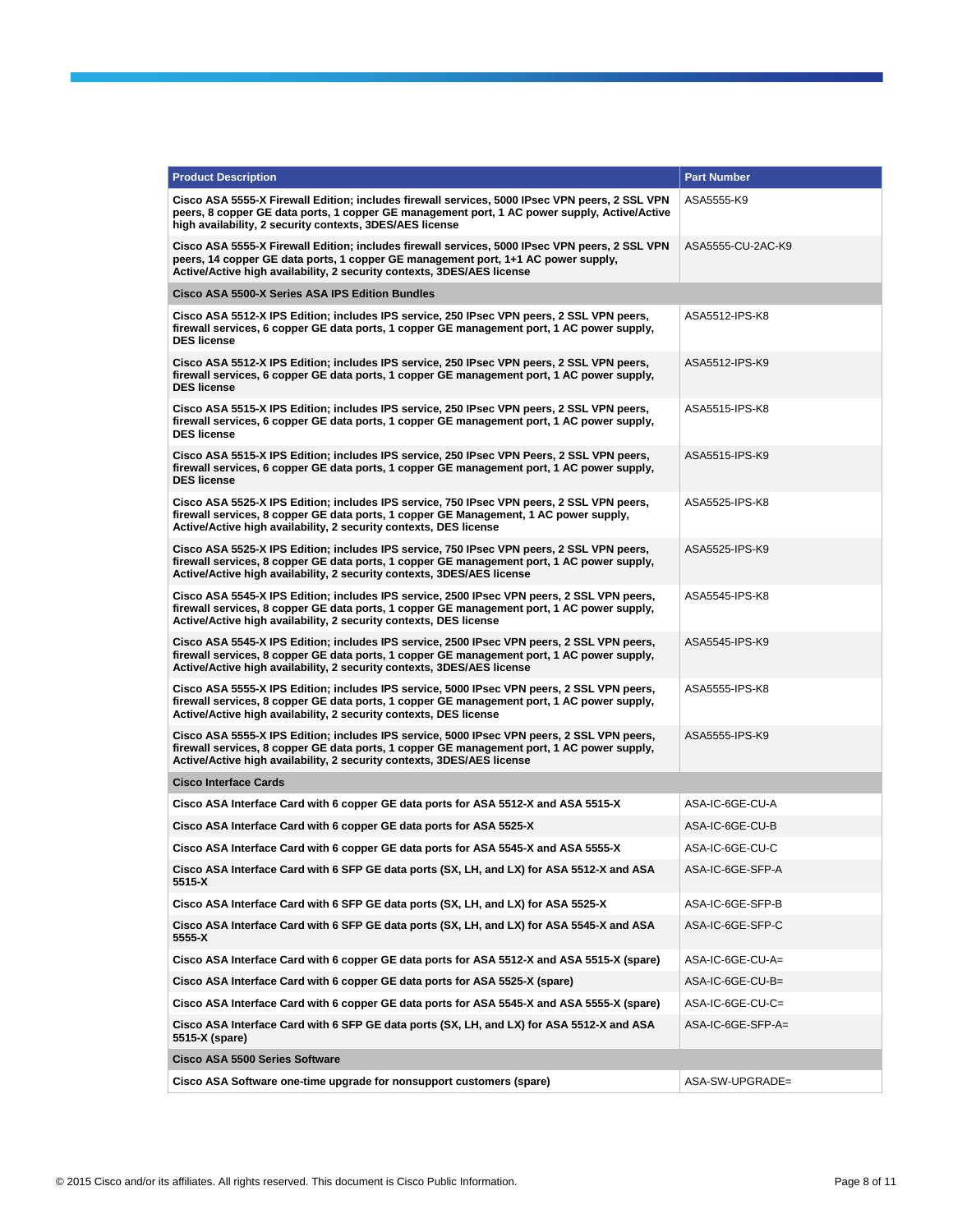| <b>Product Description</b>                                                                                                                                                                                                                                                                             | <b>Part Number</b> |
|--------------------------------------------------------------------------------------------------------------------------------------------------------------------------------------------------------------------------------------------------------------------------------------------------------|--------------------|
| ASA Next-Generation Firewall Services Software Subscriptions: 3-Year Term (1-Year and 5-Year Service Software Bundle Subscriptions<br>Can Be Purchased as well as Individual Cisco AVC, WSE, and Next-Generation Firewall IPS Service Software Subscriptions with 1-Year,<br>3-Year, and 5-Year Terms) |                    |
| ASA 5512-X with Cisco AVC, WSE, and IPS, 3-year                                                                                                                                                                                                                                                        | ASA5512-AWI3Y      |
| ASA 5515-X AVC, WSE, and IPS, 3-year                                                                                                                                                                                                                                                                   | ASA5515-AWI3Y      |
| ASA 5525-X AVC, WSE, and IPS, 3-year                                                                                                                                                                                                                                                                   | ASA5525-AWI3Y      |
| ASA 5545-X AVC, WSE, and IPS, 3-year                                                                                                                                                                                                                                                                   | ASA5545-AWI3Y      |
| ASA 5555-X AVC, WSE, and IPS, 3-year                                                                                                                                                                                                                                                                   | ASA5555-AWI3Y      |
| ASA 5512-X AVC and WSE, 3-year                                                                                                                                                                                                                                                                         | ASA5512-AW3Y       |
| ASA 5515-X AVC and WSE, 3-year                                                                                                                                                                                                                                                                         | ASA5515-AW3Y       |
| ASA 5525-X AVC and WSE, 3-year                                                                                                                                                                                                                                                                         | ASA5525-AW3Y       |
| ASA 5545-X AVC and WSE, 3-year                                                                                                                                                                                                                                                                         | ASA5545-AW3Y       |
| ASA 5555-X AVC and WSE, 3-year                                                                                                                                                                                                                                                                         | ASA5555-AW3Y       |
| ASA 5515-X AVC and NGFW IPS, 3-year                                                                                                                                                                                                                                                                    | ASA5515-AI3Y       |
| ASA 5525-X AVC and NGFW IPS, 3-year                                                                                                                                                                                                                                                                    | ASA5525-AI3Y       |
| ASA 5545-X AVC and NGFW IPS, 3-year                                                                                                                                                                                                                                                                    | ASA5545-AI3Y       |
| ASA 5555-X AVC and NGFW IPS, 3-year                                                                                                                                                                                                                                                                    | ASA5555-AI3Y       |
| Intrusion Prevention (I) Software Subscriptions                                                                                                                                                                                                                                                        |                    |
| Cisco ASA 5512-X IPS; 1-year                                                                                                                                                                                                                                                                           | ASA5512-NI1Y       |
| Cisco ASA 5512-X IPS; 3-year                                                                                                                                                                                                                                                                           | ASA5512-NI3Y       |
| Cisco ASA 5512-XIPS; 5-year                                                                                                                                                                                                                                                                            | ASA5512-NI5Y       |
| Cisco ASA 5515-X IPS; 1-year                                                                                                                                                                                                                                                                           | ASA5515-NI1Y       |
| Cisco ASA 5515-X IPS; 3-year                                                                                                                                                                                                                                                                           | ASA5515-NI3Y       |
| Cisco ASA 5515-X IPS; 5-year                                                                                                                                                                                                                                                                           | ASA5515-NI5Y       |
| Cisco ASA 5525-X IPS; 1-year                                                                                                                                                                                                                                                                           | ASA5525-NI1Y       |
| Cisco ASA 5525-X IPS; 3-year                                                                                                                                                                                                                                                                           | ASA5525-NI3Y       |
| Cisco ASA 5525-X IPS; 5-year                                                                                                                                                                                                                                                                           | ASA5525-NI5Y       |
| Cisco ASA 5545-X IPS; 1-year                                                                                                                                                                                                                                                                           | ASA5545-NI1Y       |
| Cisco ASA 5545-X IPS; 3-year                                                                                                                                                                                                                                                                           | ASA5545-NI3Y       |
| Cisco ASA 5545-X IPS; 5-year                                                                                                                                                                                                                                                                           | ASA5545-NI5Y       |
| Cisco ASA 5555-X IPS; 1-year                                                                                                                                                                                                                                                                           | ASA5555-NI1Y       |
| Cisco ASA 5555-X IPS; 3-year                                                                                                                                                                                                                                                                           | ASA5555-NI3Y       |
| Cisco ASA 5555-X IPS; 5-year                                                                                                                                                                                                                                                                           | ASA5555-NI5Y       |
| <b>Cisco ASA 5500 Series Accessories</b>                                                                                                                                                                                                                                                               |                    |
| Cisco ASA 5500 Series compact flash, 256 MB (spare)                                                                                                                                                                                                                                                    | ASA5500-CF-256MB=  |
| Cisco ASA 5512-X through 5555-X 120 GB MLC SED SSD (spare)                                                                                                                                                                                                                                             | ASA5500X-SSD120=   |
| Cisco ASA 5500 Series compact flash, 512 MB (spare)                                                                                                                                                                                                                                                    | ASA5500-CF-512MB=  |
| Cisco ASA 180W AC power supply (spare)                                                                                                                                                                                                                                                                 | ASA-180W-PWR-AC=   |
| Cisco GE optical SFP connector, 1000BASE-SX short-wavelength transceiver (spare)                                                                                                                                                                                                                       | GLC-SX-MM=         |
| Cisco GE optical SFP connector, 1000BASE-LX/LH long-wavelength/long-haul transceiver<br>(spare)                                                                                                                                                                                                        | GLC-LH-SM=         |
| Cisco GE optical SFP connector, 1000BASE-SX short-wavelength transceiver, digital optical<br>monitoring (DOM) (spare)                                                                                                                                                                                  | GLC-SX-MMD=        |
| Cisco GE optical SFP connector, 1000BASE-LX/LH long-wavelength/long-haul transceiver, DOM<br>(spare)                                                                                                                                                                                                   | GLC-LH-SMD=        |
| Cisco ASA 5580 AC power supply (spare)                                                                                                                                                                                                                                                                 | ASA5580-PWR-AC=    |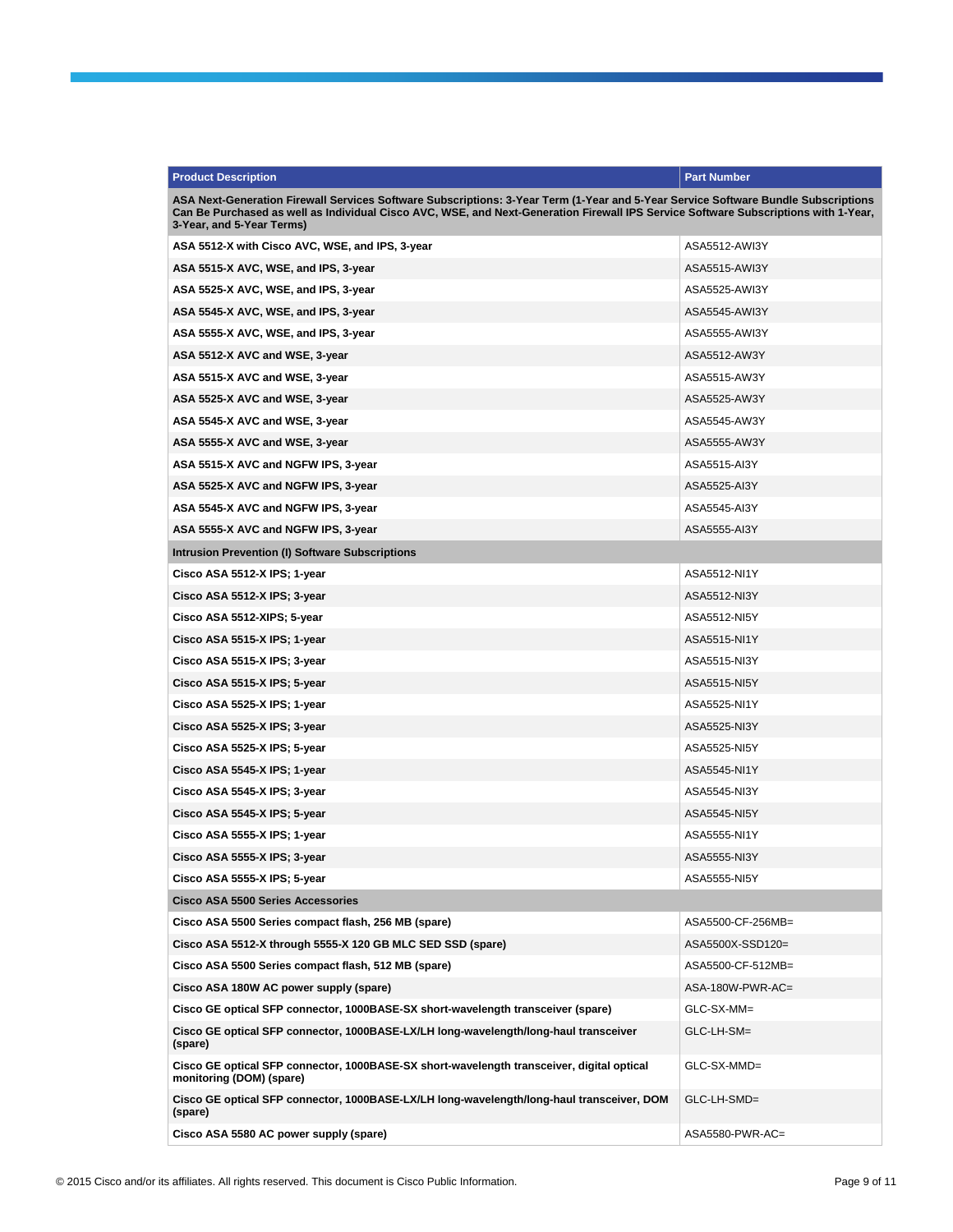| <b>Product Description</b>                                                               | <b>Part Number</b> |
|------------------------------------------------------------------------------------------|--------------------|
| Cisco ASA 5580 rail kit (spare)                                                          | ASA5580-RAILS=     |
| Cisco ASA 5512-X, 5515-X, 5525-X, 5545-X, and 5555-X rail kit (spare)                    | $ASA-RAILS=$       |
| Cisco ASA 5512-X, 5515-X, 5525-X brackets for rack mounting (spare)                      | ASA-BRACKETS=      |
| Cisco ASA 5545-X/5555-X AC power supply (spare)                                          | $ASA-PWR-AC=$      |
| Cisco ASA 5545-X/5555-X DC power supply                                                  | ASA-PWR-DC         |
| Cisco ASA 5512-X and 5515-X interface card (blank) (spare)                               | $ASA-IC-A-BLANK=$  |
| Cisco ASA 5512-X, 5515-X, 5525-X, 5545-X, and 5555-X spare hard drive slot cover (spare) | $ASA-HD-BLANK=$    |
| Cisco ASA 5525-X, 5545-X, and 5555-X hard drive slot (blank) (spare)                     | $ASA-HD-BLANK=$    |
| Cisco ASA 5525-X interface card slot (blank) (spare)                                     | $ASA-IC-B-BLANK=$  |
| Cisco ASA 5545-Xand 5555-X interface card slot (blank) (spare)                           | ASA-IC-C-BLANK=    |

#### To Download the Software

Visit th[e Cisco Software Center](http://www.cisco.com/cisco/web/support/index.html) to download Cisco ASA Software.

#### Service and Support

Cisco services help you protect your network investment, optimize network operations, and prepare your network for new applications to extend network intelligence and the power of your business.

Included in the "Operate" phase of the service lifecycle are the Cisco Security IntelliShield® Alert Manager Service, Cisco SMARTnet® Service, Cisco Service Provider Base, and Cisco Services for IPS. These services are suitable for enterprise, commercial, and service provider customers.

The Cisco Security IntelliShield Alert Manager Service provides a customizable, web-based threat and vulnerability alert service that enables organizations to easily access timely, accurate, and credible information about potential vulnerabilities in their environment.

Cisco Services for ASA IPS support modules, platforms, and bundles of platforms and modules that feature IPS capabilities. Cisco SMARTnet and Service Provider Base support other products in this family.

#### For More Information

For more information, please visit the following links:

- Cisco ASA 5500-X Series Next-Generation Firewalls:<http://www.cisco.com/go/asa>
- Cisco Adaptive Security Device Manager:<http://www.cisco.com/go/asdm>
- Cisco Prime Security Manager:<http://www.cisco.com/go/prsm>
- Cisco Security Services: [http://www.cisco.com/en/US/products/svcs/ps2961/ps2952/serv\\_group\\_home.html](http://www.cisco.com/en/US/products/svcs/ps2961/ps2952/serv_group_home.html)
- Cisco ASA 5500-X Series Licensing Information: [http://www.cisco.com/en/US/products/ps6120/products\\_licensing\\_information\\_listing.html](http://www.cisco.com/en/US/products/ps6120/products_licensing_information_listing.html)